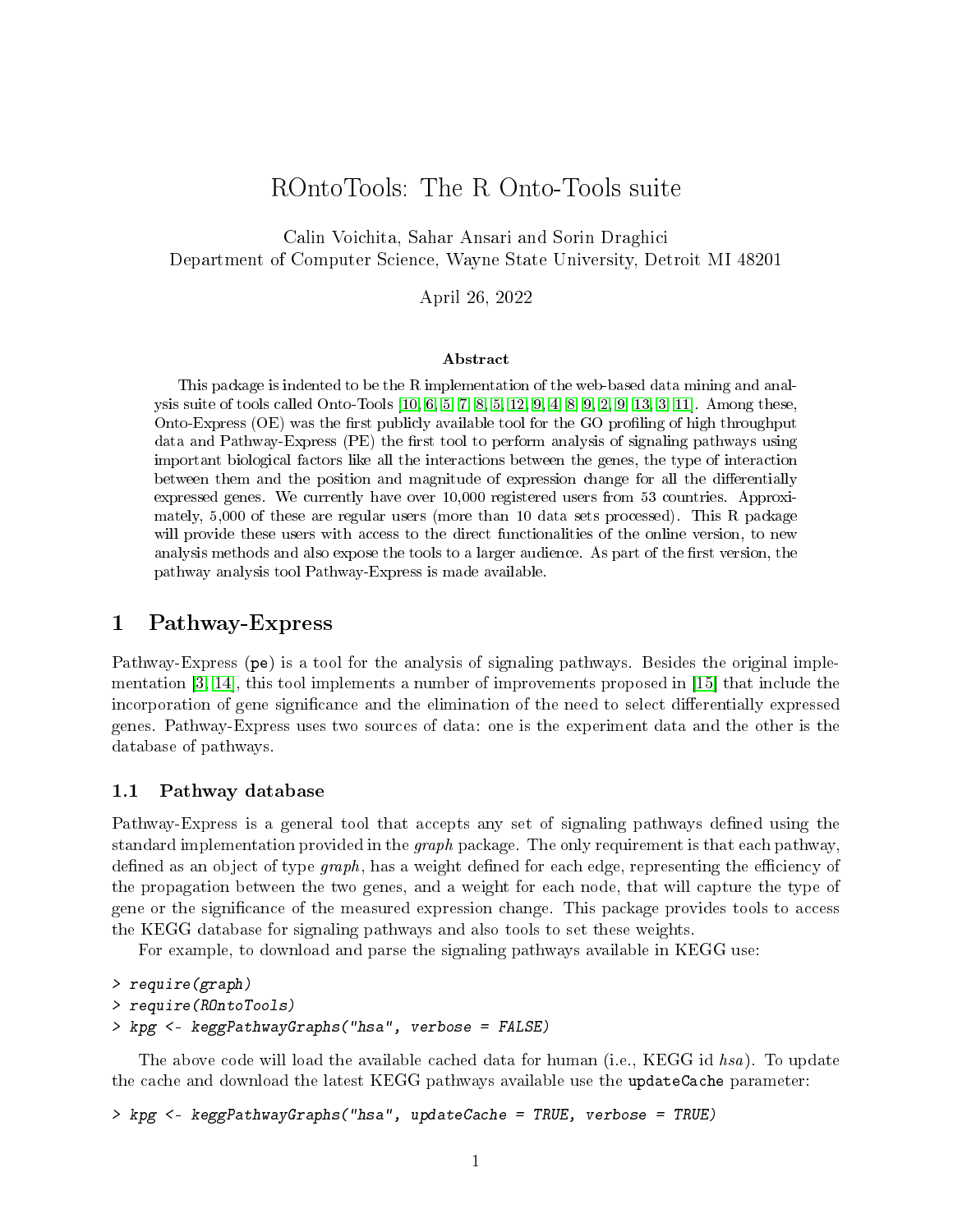This command is time consuming and depends on the available bandwith.

The kpg is a list of graph objectes:

```
> head(names(kpg))
```
[1] "path:hsa03008" "path:hsa03013" "path:hsa03015" "path:hsa03018" [5] "path:hsa03320" "path:hsa03460"

To inspect one of the pathway graphs, only the ID is required. Here is an example for the Cell Cycle:

```
> kpg[["path:hsa04110"]]
A graphNEL graph with directed edges
Number of Nodes = 124
Number of Edges = 632
> head(nodes(kpg[["path:hsa04110"]]))
[1] "hsa:1029" "hsa:51343" "hsa:4171" "hsa:4172" "hsa:4173" "hsa:4174"
> head(edges(kpg[["path:hsa04110"]]))
> head(edge<br>$`hsa:1029`
[1] "hsa:4193" "hsa:1019" "hsa:1021" "hsa:595" "hsa:894" "hsa:896"
$`hsa:1029`<br>[1] "hsa:419<br>$`hsa:51343`
[1] "hsa:983" "hsa:85417" "hsa:891" "hsa:9133"
$`hsa:51343<br>[1] "hsa:98<br>$`hsa:4171`
character(0)
\`hsa:4171`<br>character(0<br>\`hsa:4172`
character(0)
\`hsa:4172`<br>character(0<br>\`hsa:4173`
character(0)
\`hsa:4173`<br>character(0<br>\`hsa:4174`
character(0)
```
In addition the parser extracted the type of interaction for each gene-gene interaction in an attribute called subtype:

```
> head(edgeData(kpg[["path:hsa04110"]], attr = "subtype"))
د .<br>head(edgeData(kpg[<br>$`hsa:1029|hsa:4193`
[1] "inhibition"
\`hsa:1029|hsa:4193`<br>[1] "inhibition"<br>\`hsa:1029|hsa:1019`
```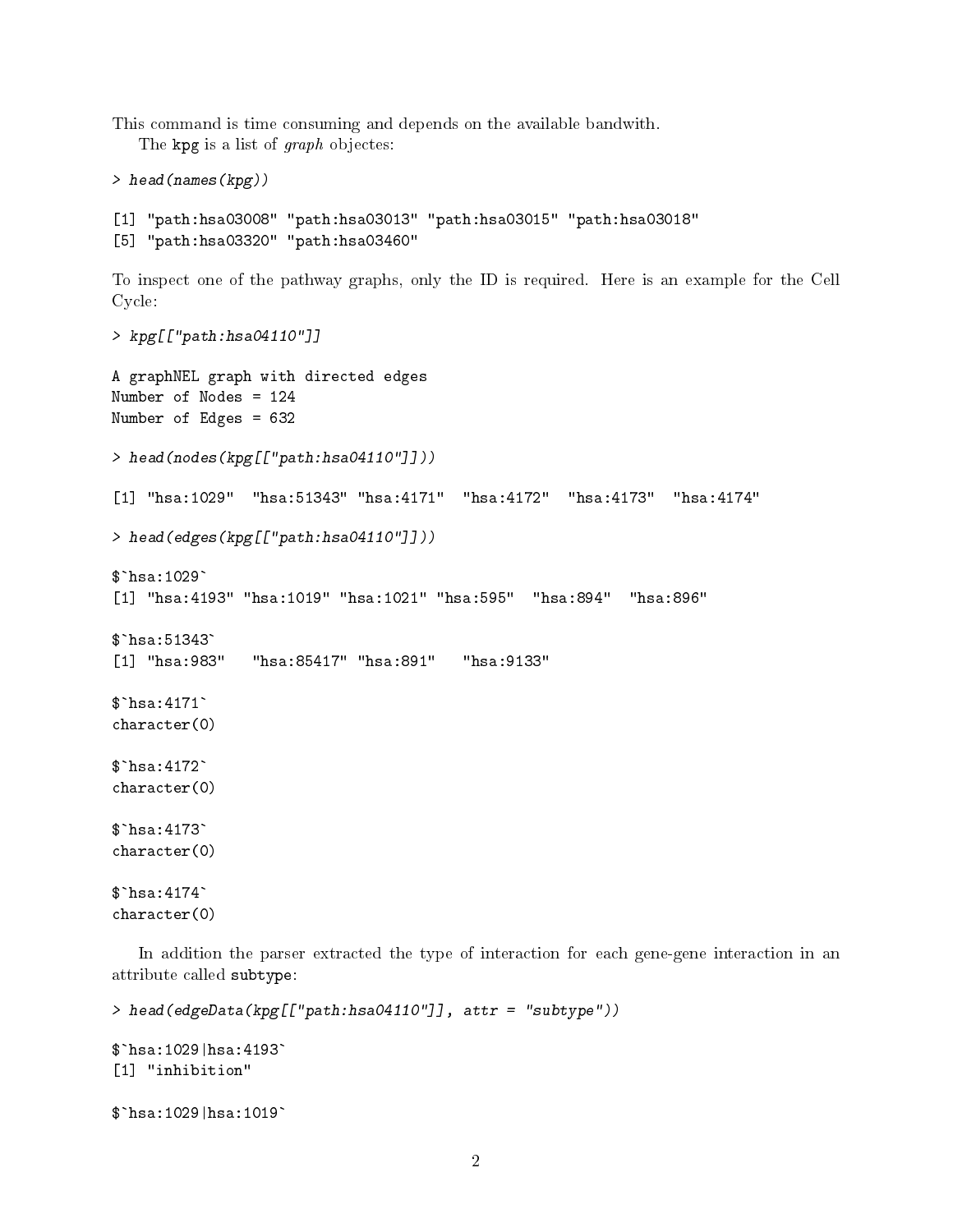```
[1] "inhibition"
$`hsa:1029|hsa:1021`
[1] "inhibition"
$`hsa:1029|hsa:595`
[1] "inhibition"
$`hsa:1029|hsa:894`
[1] "inhibition"
$`hsa:1029|hsa:896`
[1] "inhibition"
```
Using this attribute the function setEdgeWeights sets the same weight for all the interactions of the same type:

```
> kpg <- setEdgeWeights(kpg, edgeTypeAttr = "subtype",
+ edgeWeightByType = list(activation = 1, inhibition = -1,
+ expression = 1, repression = -1),
+ defaultWeight = 0)
```
At this point, kpg contains a list of graphs with weighted edges:

> head(edgeData(kpg[["path:hsa04110"]], attr = "weight"))

```
ى:<br>> head(edgeData(kpg[<br>* hsa:1029|hsa:4193`
[1] -1
$`hsa:1029|hsa:4193`<br>[1] -1<br>$`hsa:1029|hsa:1019`
[1] -1$`hsa:1029|hsa:1021`
[1] -1
```

```
$`hsa:1029|hsa:595`
[1] -1
```

```
$`hsa:1029|hsa:894`
[1] -1
```

```
$`hsa:1029|hsa:896`
[1] -1
```
To retrieve the title of the pathways and not just their ids the function keggPathwayNames can be used:

```
> kpn <- keggPathwayNames("hsa")
> head(kpn)
```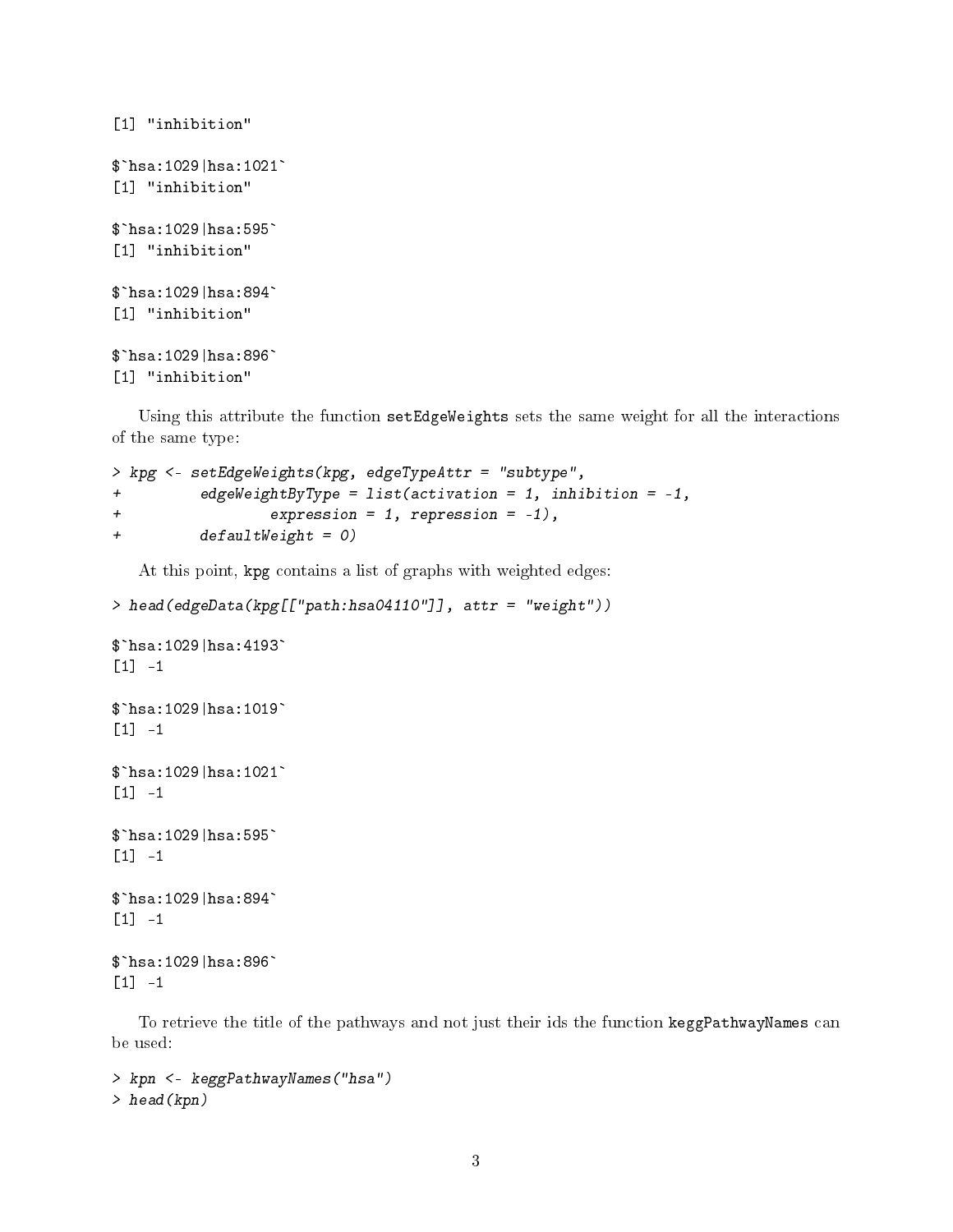```
path:hsa03008 path:hsa03013
"Ribosome biogenesis in eukaryotes" <a>
"RNA transport"</a>
               path:hsa03015 path:hsa03018
     "mRNA surveillance pathway" "RNA degradation"
               path:hsa03320 path:hsa03460
       "PPAR signaling pathway" "Fanconi anemia pathway"
```
### 1.2 Experiment data

As an example, we provided a pre-processed data set from ArrayExpress [\(E-GEOD-21942\)](http://www.ebi.ac.uk/arrayexpress/experiments/E-GEOD-21942/) that studies the expression change in peripheral blood mononuclear cells (PBMC) between 12 MS patients and 15 controls. The data was preprocessed using the *limma* package. Only probe sets with a gene associated to them have been kept and for each gene only the most signicant probe set has been selected (the table is already ordered by p-value):

```
> load(system.file("extdata/E-GEOD-21942.topTable.RData", package = "ROntoTools"))
> head(top)
```

```
logFC P.Value adj.P.Val entrez
200946_x_at -1.0175141 5.833411e-13 4.172652e-09 hsa:2746
228697_at -3.6479368 7.985427e-13 4.172652e-09 hsa:135114
210254_at 3.2807123 3.086572e-12 9.677020e-09 hsa:932
234726_s_at -0.9792301 7.368175e-12 1.760593e-08 hsa:64418
215905_s_at -1.7733135 7.861797e-12 1.760593e-08 hsa:9410
235542_at -0.9447467 1.617944e-11 2.536288e-08 hsa:200424
```
Select differentially expressed genes at 1% and save their fold change in a vector  $fc$  and their p-values in a vector pv:

```
> fc <- top$logFC[top$adj.P.Val <= .01]
> names(fc) <- top$entrez[top$adj.P.Val <= .01]
> pv <- top$P.Value[top$adj.P.Val <= .01]
> names(pv) <- top$entrez[top$adj.P.Val <= .01]
> head(fc)
 hsa:2746 hsa:135114 hsa:932 hsa:64418 hsa:9410 hsa:200424
-1.0175141 -3.6479368 3.2807123 -0.9792301 -1.7733135 -0.9447467
> head(pv)
   hsa:2746 hsa:135114 hsa:932 hsa:64418 hsa:9410 hsa:200424
5.833411e-13 7.985427e-13 3.086572e-12 7.368175e-12 7.861797e-12 1.617944e-11
  Alternatively, an analysis with all genes can be performed:
```

```
> fcAll <- top$logFC
> names(fcAll) <- top$entrez
> pvAll <- top$P.Value
> names(pvAll) <- top$entrez
```
The reference contains all the genes measured in the analysis: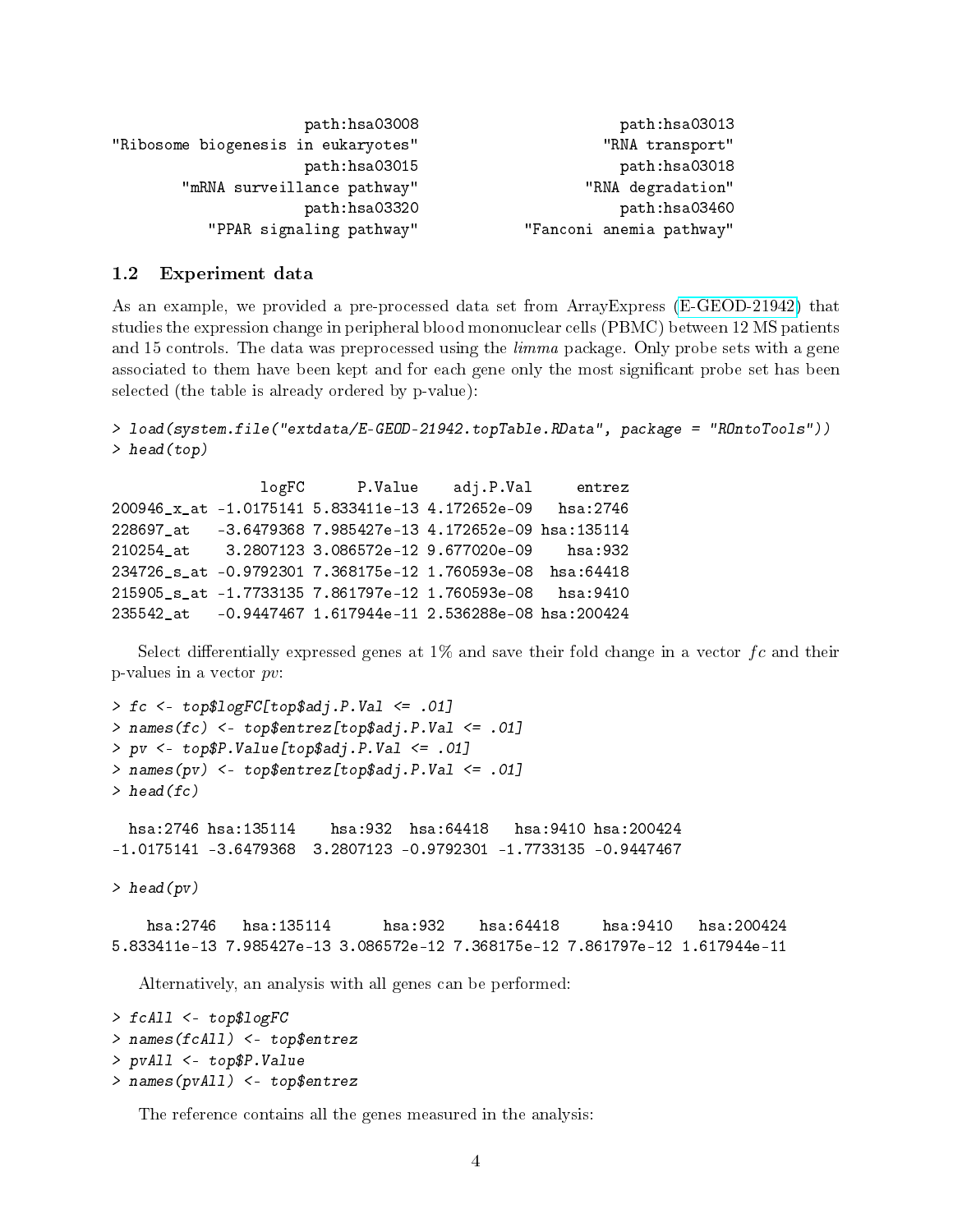```
> ref <- top$entrez
> head(ref)
[1] "hsa:2746" "hsa:135114" "hsa:932" "hsa:64418" "hsa:9410"
[6] "hsa:200424"
```
### 1.3 Setting the node weights

The node weights are used to encode for the significance of each gene, the term described as  $\alpha$  in [\[15\]](#page-13-7). The two alternative formulas to incorporate the gene signicance:

$$
\alpha = 1 - p/p_{thr} \ and \ \alpha = -log(p/p_{thr}) \tag{1}
$$

are implemented as two function alpha1MR and alphaMLG.

To set the node weights the function setNodeWeights is used:

```
> kpg <- setNodeWeights(kpg, weights = alphaMLG(pv), defaultWeight = 1)
> head(nodeWeights(kpg[["path:hsa04110"]]))
```
hsa:1029 hsa:51343 hsa:4171 hsa:4172 hsa:4173 hsa:4174 1.0000000 1.0000000 0.8120949 1.0000000 1.0000000 1.0000000

#### 1.4 Pathway analysis and results summary

Up to this point all the pieces need for the analysis have been assembled:

- the pathway database with the experiment specific gene significance kpg
- the experiment data fc and ref

To perform the analysis the function pe is used (increase the parameter nboot to obtain more accurate results):

```
> peRes <- pe(x = fc, graphs = kpg, ref = ref, nboot = 200, verbose = FALSE)
```
The result object can be summarized in a table format with the desired columns using the function Summary:

```
> head(Summary(peRes))
```

```
totalAcc totalPert totalAccNorm totalPertNorm pPert
path:hsa05010 17.90716 121.13696 0.50962441 2.808486 0.024875622
path:hsa05110 22.83759 87.30055 5.47969922 6.312975 0.004975124
path:hsa04145 0.00000 102.93799 NA 6.036103 0.004975124
path:hsa03015 0.00000 54.07253 -0.74779313 3.079359 0.004975124
path:hsa05016 4.18750 123.28851 -0.07014857 3.928056 0.004975124
path:hsa05152 140.10374 233.91461 6.40096765 7.097112 0.004975124
                  pAcc pORA pComb pPert.fdr pAcc.fdr
path:hsa05010 0.562189055 1.360242e-05 5.379769e-06 0.03920614 0.71691999
path:hsa05110 0.004975124 1.085083e-04 8.330837e-06 0.01414496 0.03457711
path:hsa04145 NA 2.424942e-04 1.764759e-05 0.01414496 NA
path:hsa03015 0.154228856 6.821488e-04 4.613351e-05 0.01414496 0.25220954
```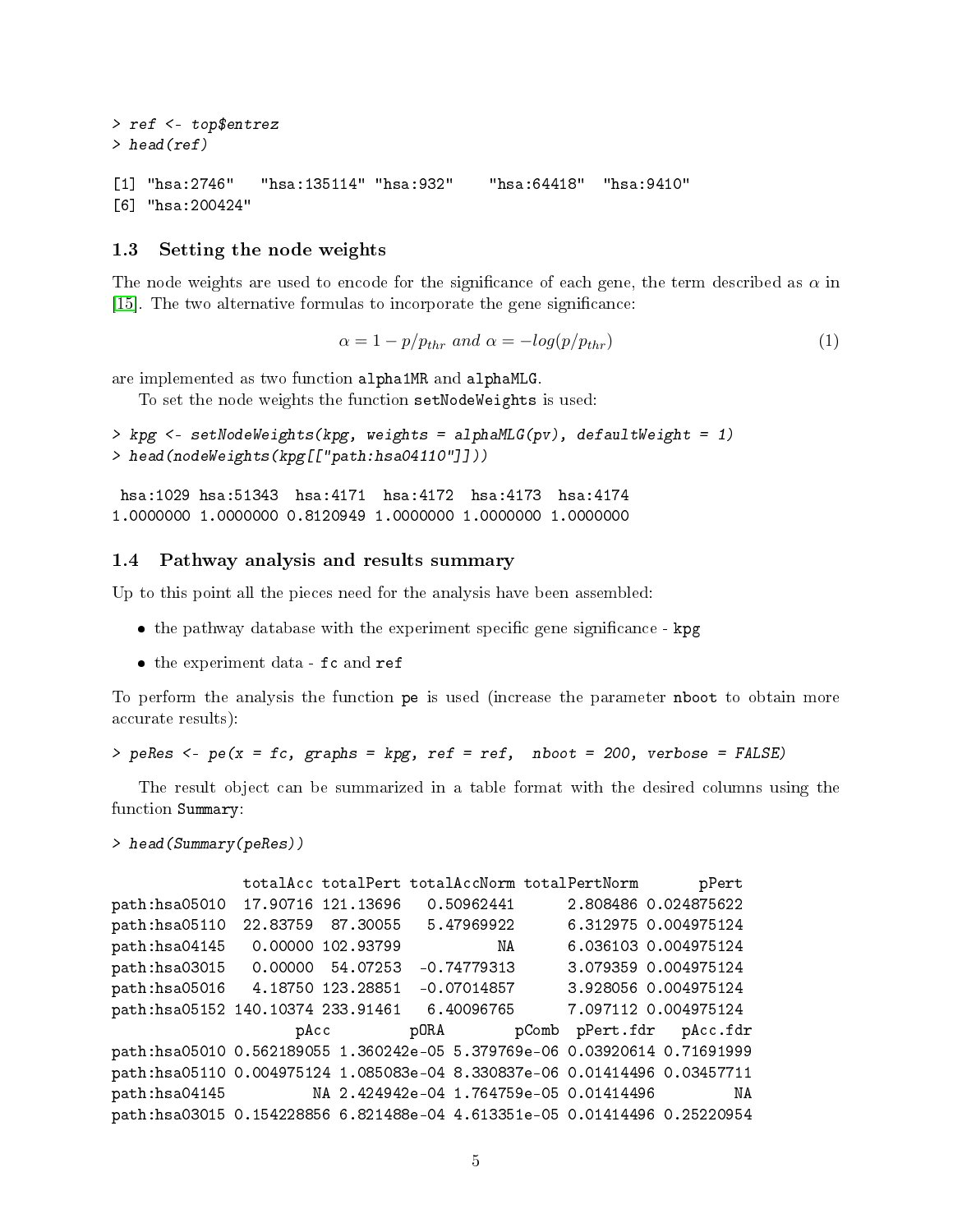```
path:hsa05016 0.950248756 6.852905e-04 4.633032e-05 0.01414496 0.97121013
path:hsa05152 0.004975124 8.354186e-04 5.565668e-05 0.01414496 0.03457711
               pORA.fdr pComb.fdr
path:hsa05010 0.001999556 0.0006039857
path:hsa05110 0.007975357 0.0006039857
path:hsa04145 0.011882215 0.0008529668
path:hsa03015 0.016789618 0.0013435792
path:hsa05016 0.016789618 0.0013435792
path:hsa05152 0.017204791 0.0013450364
> head(Summary(peRes, pathNames = kpn, totalAcc = FALSE, totalPert = FALSE,
+ pAcc = FALSE, pORA = FALSE, comb.pv = NULL, order.by = "pPert"))
                                       pathNames pPert pPert.fdr
path:hsa03013 RNA transport 0.004975124 0.01414496
path:hsa03015 mRNA surveillance pathway 0.004975124 0.01414496
path:hsa03460 Fanconi anemia pathway 0.004975124 0.01414496
path:hsa04010 MAPK signaling pathway 0.004975124 0.01414496
path:hsa04020 Calcium signaling pathway 0.004975124 0.01414496
path:hsa04060 Cytokine-cytokine receptor interaction 0.004975124 0.01414496
```
### 1.5 Graphical representation of results

To visualize the summary of the Pathway-Express results use the function plot (see Fig. [1\)](#page-6-0):

> plot(peRes)

> plot(peRes, c("pAcc", "pORA"), comb.pv.func = compute.normalInv, threshold = .01)

Pathway level statistics can also be displayed one at a time using the function plot (see Fig. [2\)](#page-7-0):

```
> plot(peRes@pathways[["path:hsa05216"]], type = "two.way")
```

```
> plot(peRes@pathways[["path:hsa05216"]], type = "boot")
```
To visualize the propagation across the pathway, two functions - peNodeRenderInfo and peEdgeRenderInfo - are provided to extract the required information from a pePathway object:

```
> p <- peRes@pathways[["path:hsa05216"]]
> g <- layoutGraph(p@map, layoutType = "dot")
> graphRenderInfo(g) < - list(fixedsize = FALSE)> edgeRenderInfo(g) <- peEdgeRenderInfo(p)
> nodeRenderInfo(g) <- peNodeRenderInfo(p)
> renderGraph(g)
```
This is the *Thyroid cancer* signaling pathway and is shown in Fig. [3.](#page-8-0) Another example is the T cell receptor signaling pathway and is presented in Fig. [4.](#page-9-0)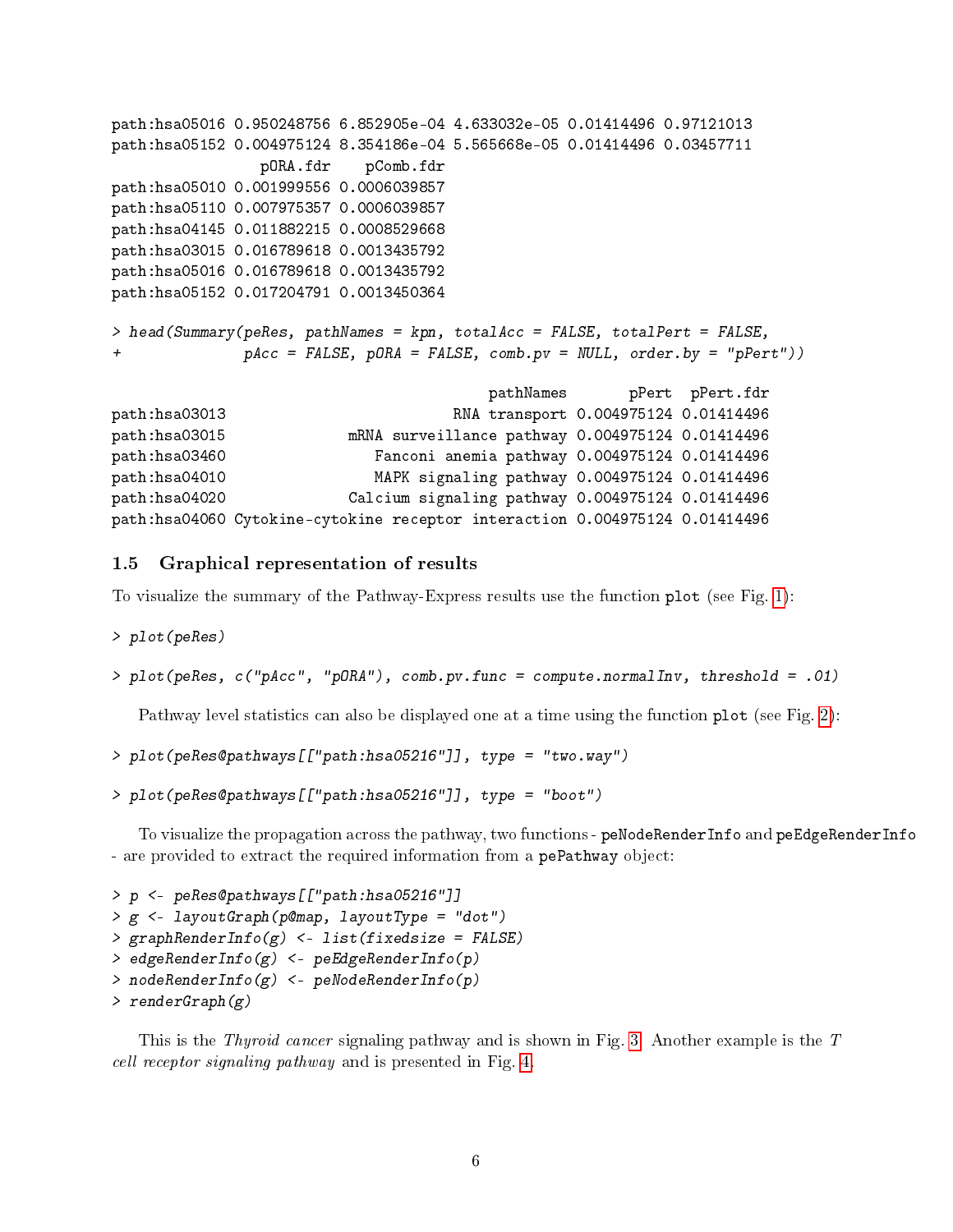



<span id="page-6-0"></span>Figure 1: Two-way plot of Pathway-Express result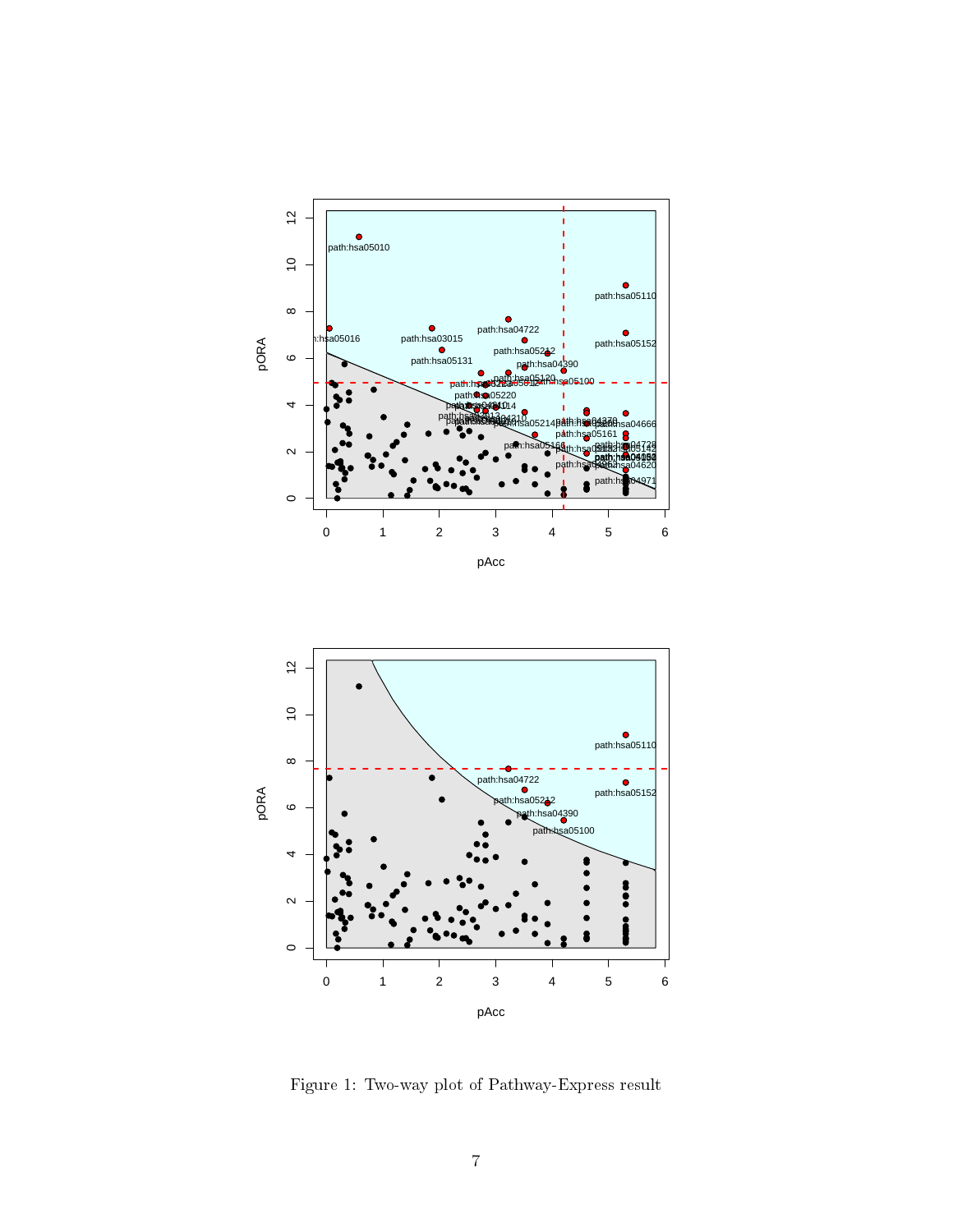

<span id="page-7-0"></span>Figure 2: Pathway level statistiscs: perturbation accumulation versus the measured expression change (above) and the bootstrap simulations of the perturbation accumulation (below).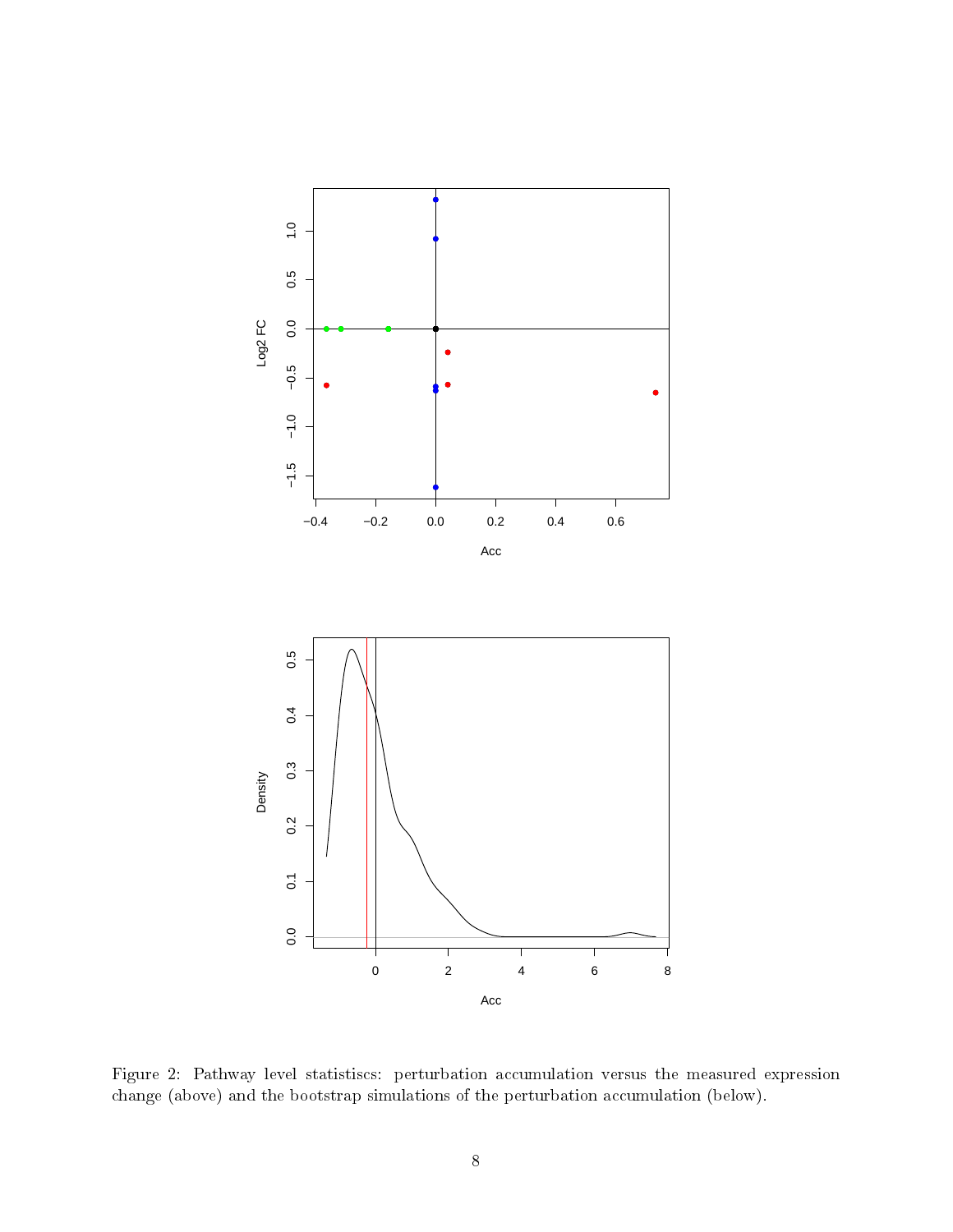

<span id="page-8-0"></span>Figure 3: Perturbation propagation on the Thyroid cancer signaling pathway.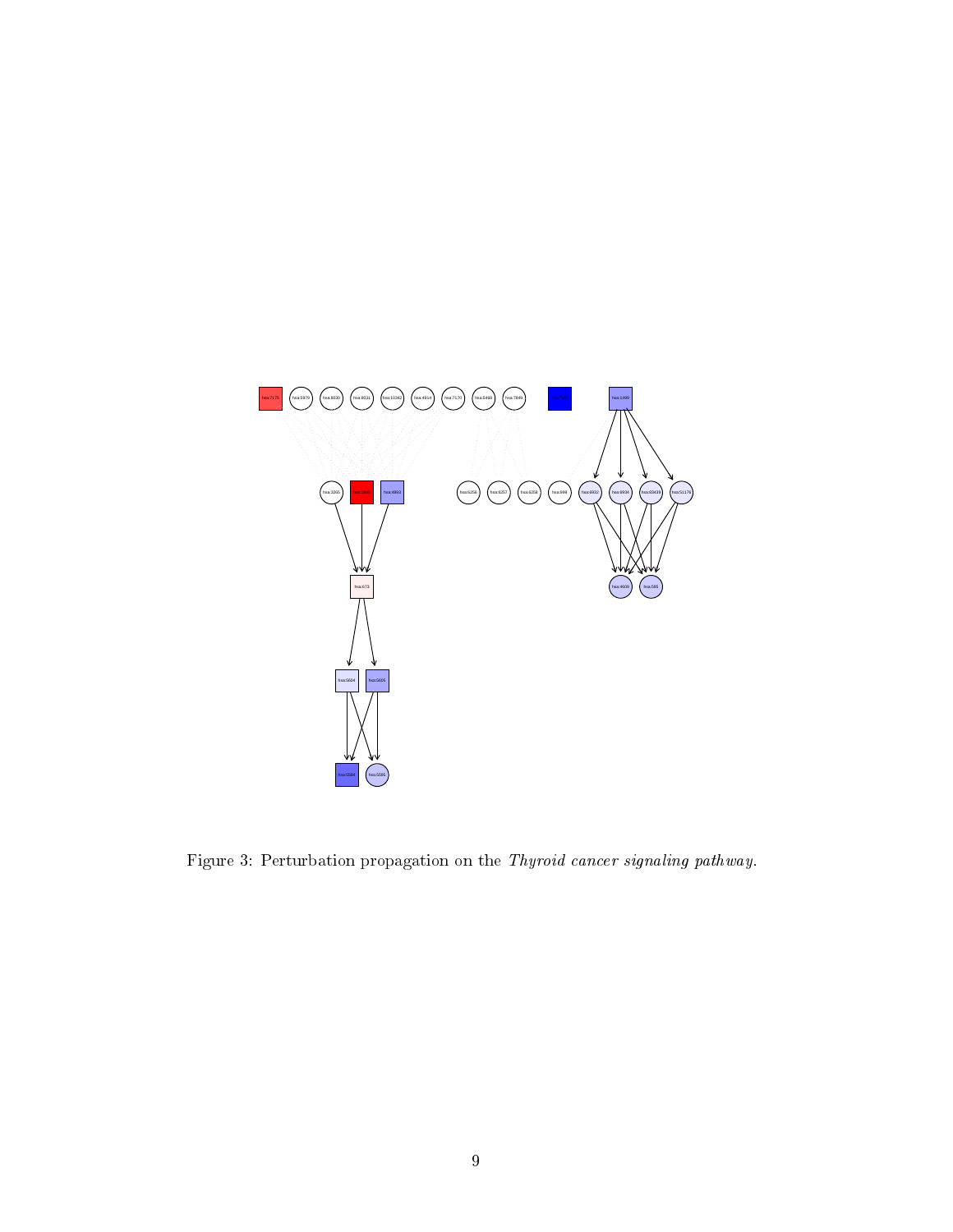

<span id="page-9-0"></span>Figure 4: Perturbation propagation on the T cell receptor signaling pathway.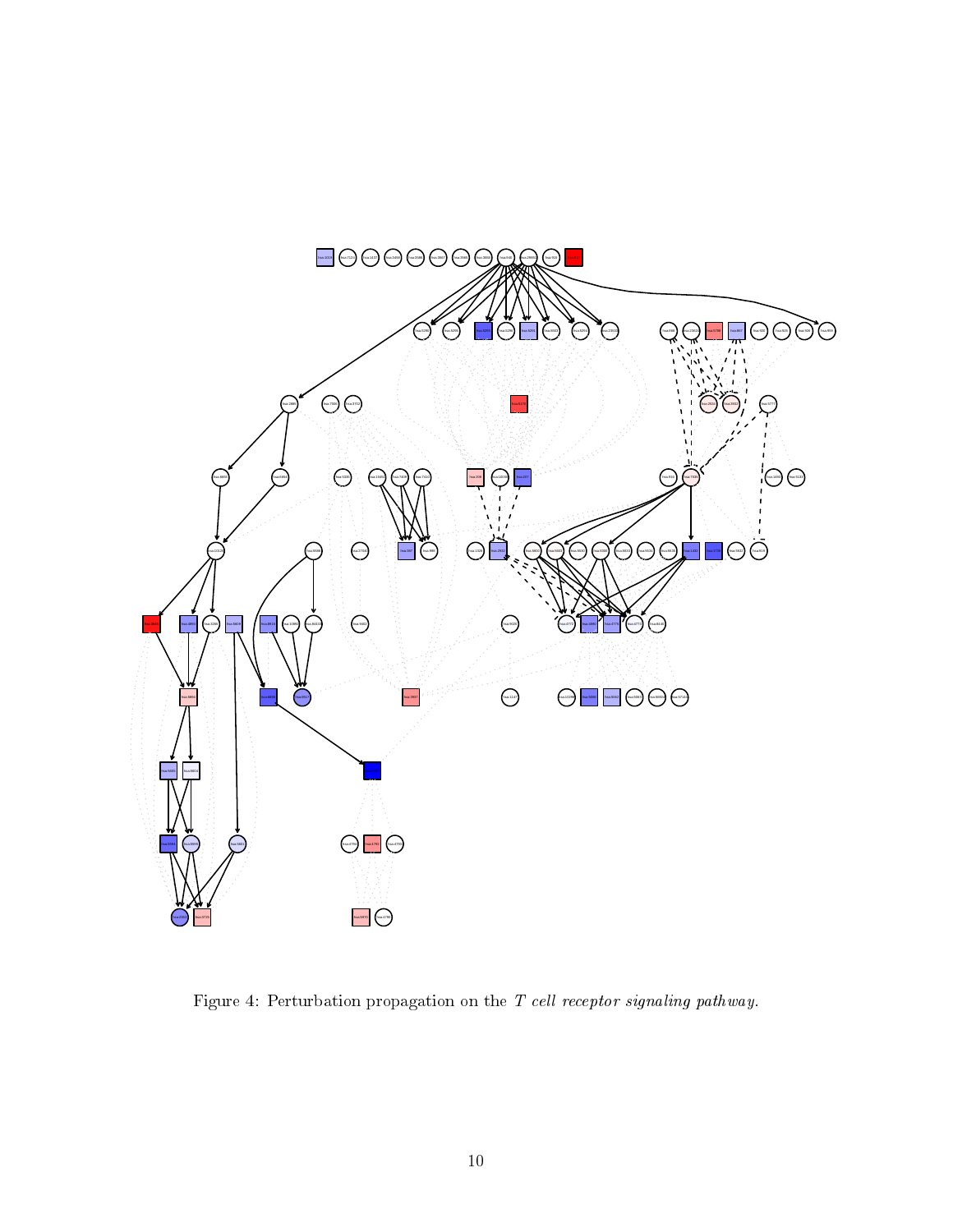# 2 Primary dis-regulation

Primary dis-regulation analysis (pDis) is a tool for the analysis of signaling pathways. This is the original implementation of the algorithm introduced in [\[1\]](#page-12-6). This method takes into consideration the primary dis-regulation of a given gene itself and the effects of signaling coming from upstream. Similar to Pathway Express, primary dis-regulation uses two sources of data: one is the experiment data and the other is the database of pathways.

The pathway database can be obtained from KEGG as expalined in section Pathway database. For example, to download and parse the signaling pathways available in KEGG use:

```
> require(graph)
> require(ROntoTools)
> kpg <- keggPathwayGraphs("hsa", verbose = FALSE)
```
The above code will load the available cached data for human (i.e., KEGG id hsa). To update the cache and download the latest KEGG pathways available use the updateCache parameter:

```
> kpg <- keggPathwayGraphs("hsa", updateCache = TRUE, verbose = TRUE)
```
This command is time consuming and depends on the available bandwith.

To retrieve the title of the pathways and not just their ids the function keggPathwayNames can be used:

```
> kpn <- keggPathwayNames("hsa")
> head(kpn)
```

```
path:hsa03008 path:hsa03013
"Ribosome biogenesis in eukaryotes" " "RNA transport"
               path:hsa03015 path:hsa03018
     "mRNA surveillance pathway" The "RNA degradation"
               path:hsa03320 path:hsa03460
       "PPAR signaling pathway" "Fanconi anemia pathway"
```
As an example, a publicly avaiable data is provided in the package. For more information please refer to Experimental data section.

```
> load(system.file("extdata/E-GEOD-21942.topTable.RData", package = "ROntoTools"))
> head(top)
```
logFC P.Value adj.P.Val entrez 200946\_x\_at -1.0175141 5.833411e-13 4.172652e-09 hsa:2746 228697\_at -3.6479368 7.985427e-13 4.172652e-09 hsa:135114 210254\_at 3.2807123 3.086572e-12 9.677020e-09 hsa:932 234726\_s\_at -0.9792301 7.368175e-12 1.760593e-08 hsa:64418 215905\_s\_at -1.7733135 7.861797e-12 1.760593e-08 hsa:9410 235542\_at -0.9447467 1.617944e-11 2.536288e-08 hsa:200424

Select differentially expressed genes at 1% and save their fold change in a vector  $fc$  and their p-values in a vector pv: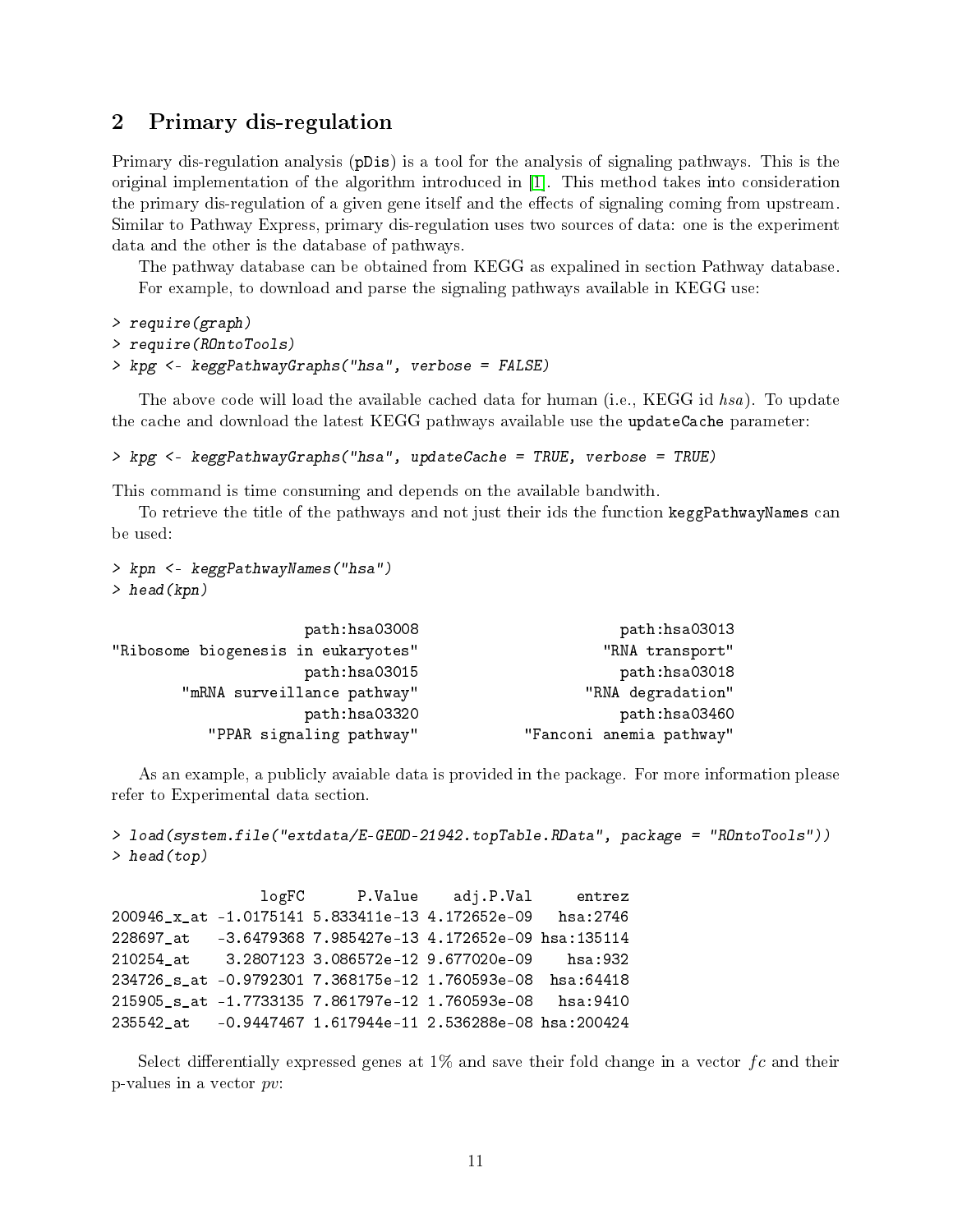```
> fc <- top$logFC[top$adj.P.Val <= .01]
> names(fc) <- top$entrez[top$adj.P.Val <= .01]
> pv <- top$P.Value[top$adj.P.Val <= .01]
> names(pv) <- top$entrez[top$adj.P.Val <= .01]
> head(fc)
 hsa:2746 hsa:135114 hsa:932 hsa:64418 hsa:9410 hsa:200424
-1.0175141 -3.6479368 3.2807123 -0.9792301 -1.7733135 -0.9447467
> head(pv)
   hsa:2746 hsa:135114 hsa:932 hsa:64418 hsa:9410 hsa:200424
5.833411e-13 7.985427e-13 3.086572e-12 7.368175e-12 7.861797e-12 1.617944e-11
  Alternatively, an analysis with all genes can be performed:
> fcAll <- top$logFC
> names(fcAll) <- top$entrez
> pvAll <- top$P.Value
```

```
> names(pvAll) <- top$entrez
```
The reference contains all the genes measured in the analysis:

```
> ref <- top$entrez
> head(ref)
[1] "hsa:2746" "hsa:135114" "hsa:932" "hsa:64418" "hsa:9410"
[6] "hsa:200424"
```
#### 2.1 Pathway analysis and results summary

Here are the input needed to run a sample test:

- the pathway database with the experiment specific gene significance kpg
- the experiment data fc and ref

To perform the analysis the function pDis is used (increase the parameter nboot to obtain more accurate results):

> pDisRes <- pDis(x = fc, graphs = kpg, ref = ref, nboot = 200, verbose = FALSE)

The result object can be summarized in a table format with the desired columns using the function Summary:

```
> head(Summary(pDisRes))
```

|                         | totalpDis totalpDisNorm | ppDis | pORA                                            | pComb |
|-------------------------|-------------------------|-------|-------------------------------------------------|-------|
| path:hsa05010 38.59681  |                         |       | -1.4253793 0.14925373 1.360242e-05 2.864096e-05 |       |
| path:hsa05110 20.46240  |                         |       | 1.4681485 0.13432836 1.085083e-04 1.768933e-04  |       |
| path:hsa04390 36.64334  |                         |       | 2.2573790 0.02985075 2.008410e-03 6.428085e-04  |       |
| path: hsa03015 23.11144 |                         |       | -1.4682976 0.16915423 6.821488e-04 1.161638e-03 |       |
| path:hsa04145 37.06796  |                         |       | 0.7451179 0.48258706 2.424942e-04 1.176463e-03  |       |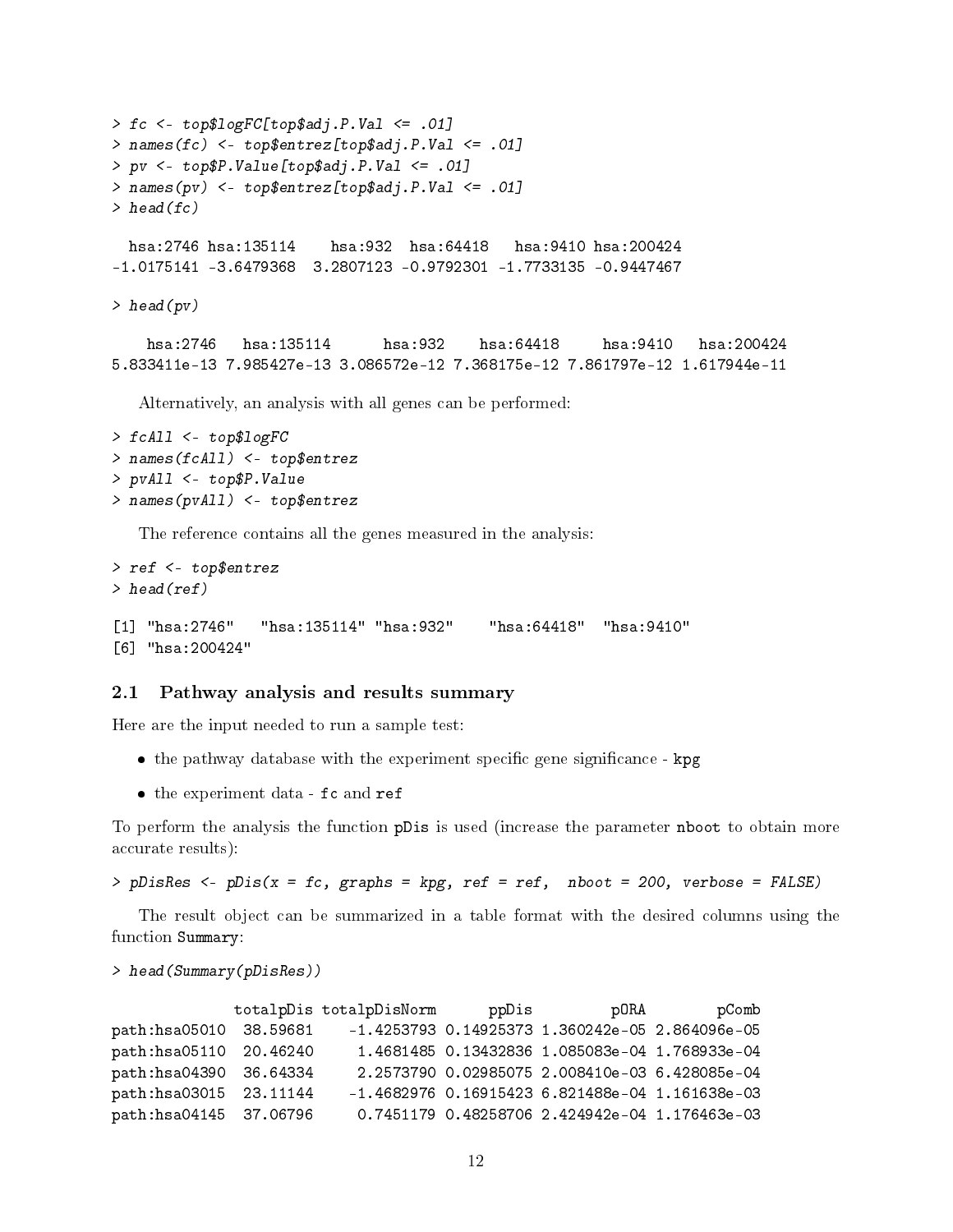```
path:hsa04722 32.98817 -0.7575777 0.42288557 4.644830e-04 1.872942e-03
           ppDis.fdr pORA.fdr pComb.fdr
path:hsa05010 0.6500829 0.001999556 0.004210221
path:hsa05110 0.6369764 0.007975357 0.013001661
path:hsa04390 0.3938002 0.026839656 0.031497614
path:hsa03015 0.6543598 0.016789618 0.034588002
path:hsa04145 0.8248872 0.011882215 0.034588002
path:hsa04722 0.8248872 0.016789618 0.045887077
> head(Summary(pDisRes, pathNames = kpn, totalpDis = FALSE,
+ pORA = FALSE, comb.pv = NULL, order.by = "ppDis"))
                                       pathNames ppDis ppDis.fdr
path:hsa05031 Amphetamine addiction 0.004975124 0.2437811
path:hsa05142 Chagas disease (American trypanosomiasis) 0.004975124 0.2437811
path:hsa05146 Amoebiasis 0.004975124 0.2437811
path:hsa04976 Bile secretion 0.009950249 0.2437811
path:hsa05030 Cocaine addiction 0.009950249 0.2437811
path:hsa05144 Malaria 0.009950249 0.2437811
```
# References

- <span id="page-12-6"></span>[1] S. Ansari, C. Voichita, M. Donato, R. Tagett, and S. Drăghici. A novel pathway analysis approach based on the unexplained disregulation of genes. Proceedings of the IEEE,  $PP(99)$ :1– 14, March 2016.
- <span id="page-12-4"></span>[2] V. Desai, P. Khatri, A. Done, A. Friedman, M. Tainsky, and S. Draghici. A novel bioinformatics technique for predicting condition-specific transcription factor binding sites. In Proc. of IEEE Symposium on Computational Intelligence in Bioinformatics and Computational Biology, San Diego, USA, November 14-15 2005.
- <span id="page-12-5"></span>[3] S. Draghici, P. Khatri, A. L. Tarca, K. Amin, A. Done, C. Voichita, C. Georgescu, and R. Romero. A systems biology approach for pathway level analysis. Genome Research,  $17(10):1537-1545, 2007.$
- <span id="page-12-3"></span>[4] S. Draghici, S. Sellamuthu, and P. Khatri. Babel's tower revisited: a universal resource for cross-referencing across annotation databases. Bioinformatics, 22(23):2934-2939, 2006.
- <span id="page-12-1"></span>[5] S. Drăghici, P. Khatri, P. Bhavsar, A. Shah, S. A. Krawetz, and M. A. Tainsky. Onto-tools, the toolkit of the modern biologist: Onto-express, onto-compare, onto-design and onto-translate. Nucleic Acids Research,  $31(13):3775-81$ , July 2003.
- <span id="page-12-0"></span>[6] S. Drăghici, P. Khatri, R. P. Martins, G. C. Ostermeier, and S. A. Krawetz. Global functional profiling of gene expression.  $Genomics$ ,  $81(2):98-104$ , February 2003.
- <span id="page-12-2"></span>[7] S. Drăghici, P. Khatri, A. Shah, and M. Tainsky. Assessing the functional bias of commercial microarrays using the Onto-Compare database. BioTechniques, Microarrays and Cancer: Research and Applications: 55–61, March 2003.